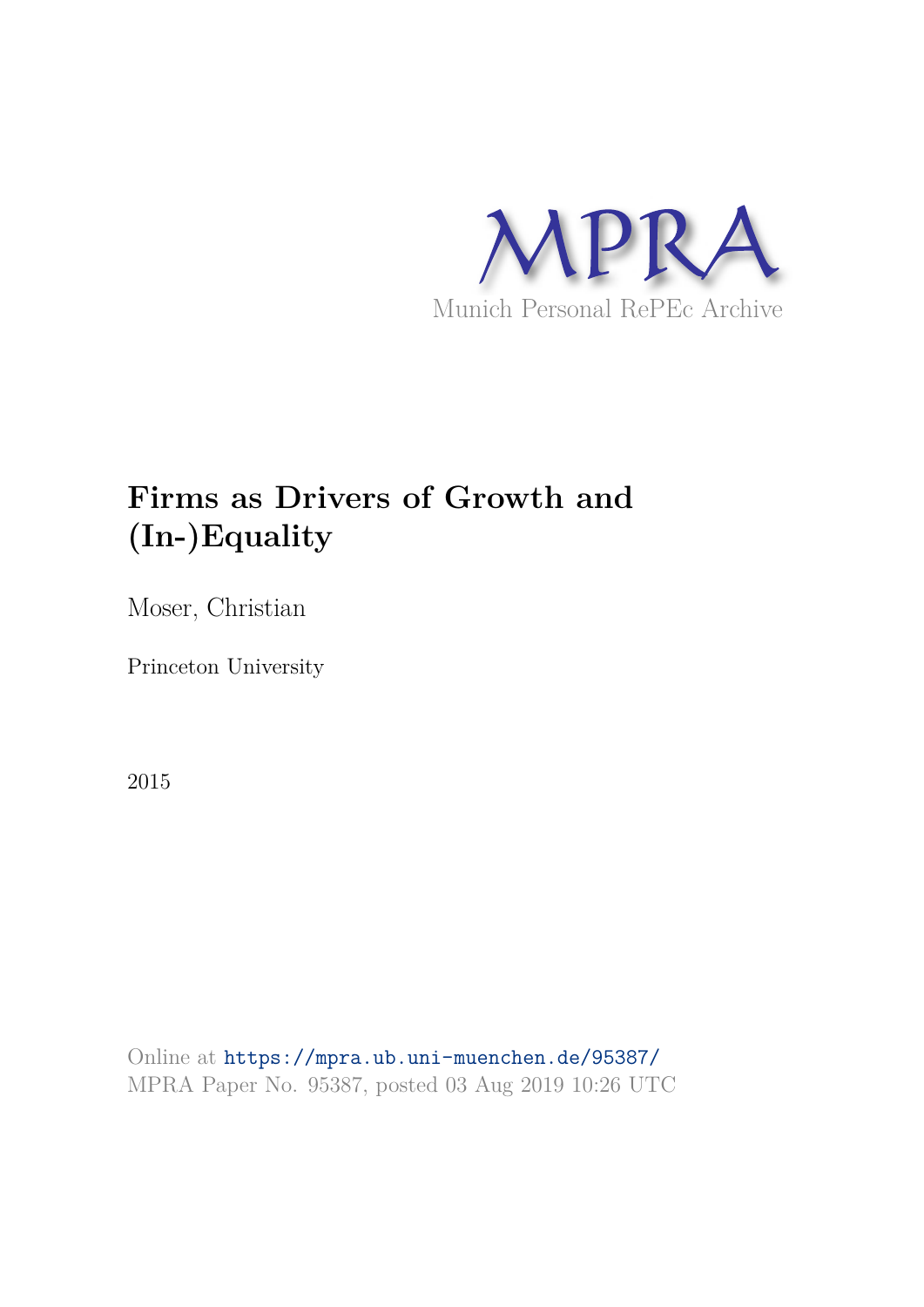# Firms as Drivers of Growth and (In-)Equality<sup>∗</sup>

Christian Moser†

Princeton University

December 10, 2015

## **1 A trade-off between growth and equality?**

The consequences for the U.S. economy of the financial crisis from 2007–08 have proven to be prominent and persistent. Employment dropped precipitously to a 30-year low while aggregate output took a hit in excess of 600 billion dollars. The two panels of Figure 1 illustrate that at present these measures show little sign of recovery, with both employment and GDP lagging behind precrisis trends. Yet these aggregate trends mask significant heterogeneity.

Figure 1. Left: civilian employment-population ratio; right: real GDP versus pre-recession trend; shaded areas mark U.S. recessions. Source: Author's own calculations using US. Bureau of Labor Statistics (2015) and US. Bureau of Economic Analysis (2015)



Take as an example the nation's median household income, which fell by 7.4% between the onset of the Great Recession in 2007 and 2012. Real earnings of households at the twentieth percentile of the income distribution in 2012 are lower than they were in 1996. Meanwhile, earnings

<sup>∗</sup>This paper was prepared for the Kauffman Foundation New Entrepreneurial Growth conference from June 18–19, 2015. The contents are based on joint work with Jorge Alvarez and Niklas Engbom as well as the author's own research. Financial support from the Ewing Marion Kauffman Foundation is gratefully acknowledged.

<sup>†</sup>Mail: Department of Economics, Princeton University, 001 Fisher Hall, Princeton, NJ 08544, USA. Email: cmoser@princeton.edu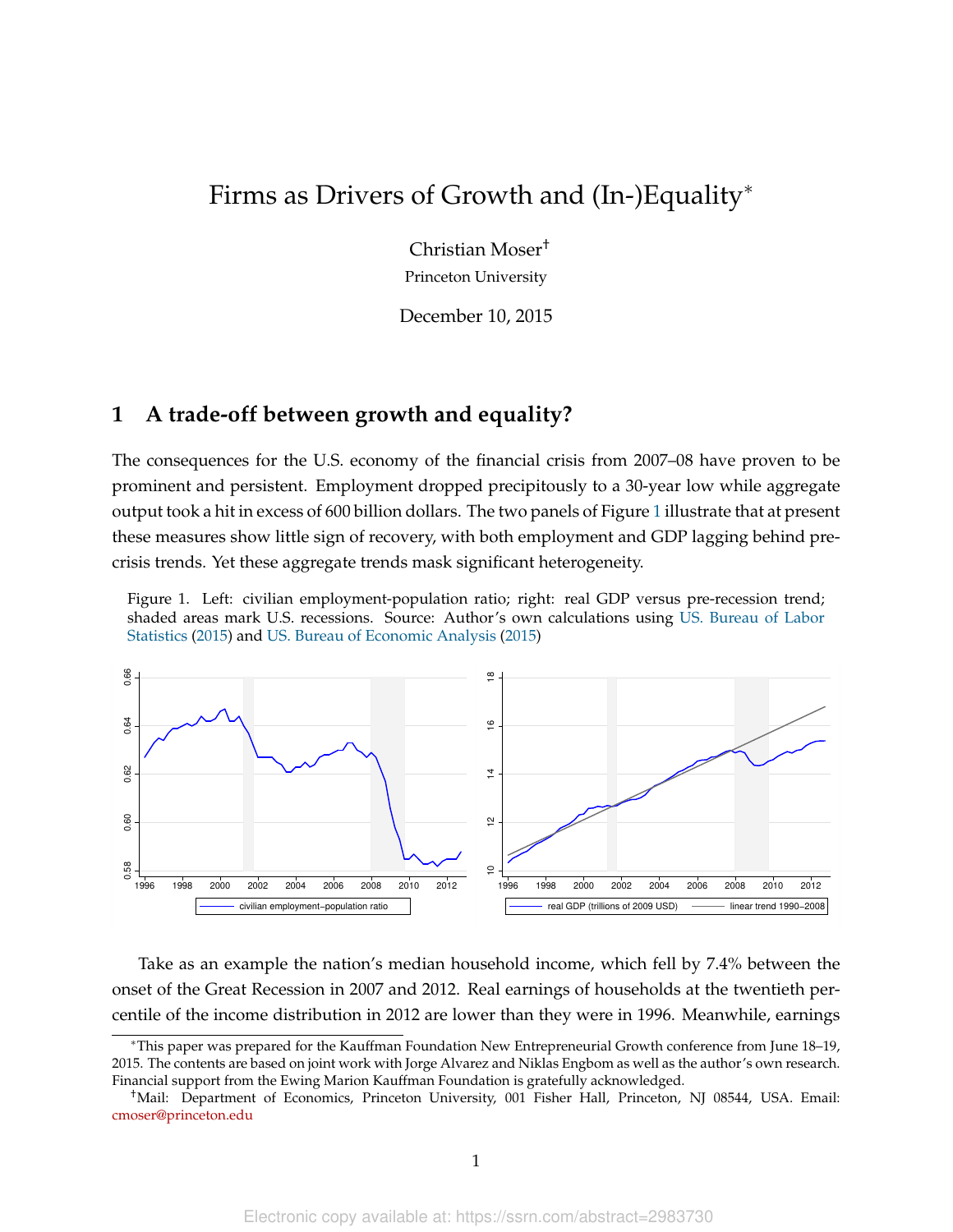of families in the highest quintile have experienced robust growth over the past decades, with little turbulence during the most recent recession. The left panel of Figure 2 illustrates the evolution of family income percentiles for three groups: 20th percentile, median and 80th percentile (with 1996 income levels normalized to 1.0 for ease of comparison). Real incomes of these groups grew in roughly equal proportions during the late 1990s but started to diverge with the onset of the 2001 recession, with lower income groups lagging behind throughout later years. The right panel summarizes the rise in income inequality by a common measure, the Gini coefficient over family income. By this measure, the U.S. ranks among the most unequal of all developed countries in the world. $<sup>1</sup>$ </sup>

Figure 2. Left: normalized percentiles of real family income distribution; right: income Gini ratio of families; shaded areas mark U.S. recessions. Source: Author's own calculations using U.S. Census Bureau (2015), US. Bureau of the Census (2015), and Federal Reserve Bank of St. Louis (2015)



The trend of increasing income inequality presents a predicament for policy makers: whether to pursue policies that are pro-growth or pro-equality? The implicit assumption is that there exists a trade-off between growth and equality such that improvements in one will necessarily exacerbate the other. While the U.S. experience over recent decades supports this claim, effective policy design requires an understanding of the microeconomic drivers behind both inequality and growth.

Recent research has underscored the relevance of firms for determining both aggregate productivity and pay. Work in this area has found that firms played a notable role in driving inequality in the U.S. over the past decades (Barth et al., 2014; Song et al., 2015). These studies show that conditional on worker characteristics such as educational attainment and work experience, the place of employment is a significant predictor of workers' pay. Studies of other countries (see Card et al., 2013 for Germany and Mueller et al., 2015 for the UK) confirm that increasing disparities between firms are associated with rising income inequality. Yet three important questions remain unanswered: First, to what extent are income differences causally attributable to differences across firms? Second, what attributes lead firms to pay more or less generously than the average? Third,

<sup>&</sup>lt;sup>1</sup>See for example the OECD Income Distribution Database (IDD).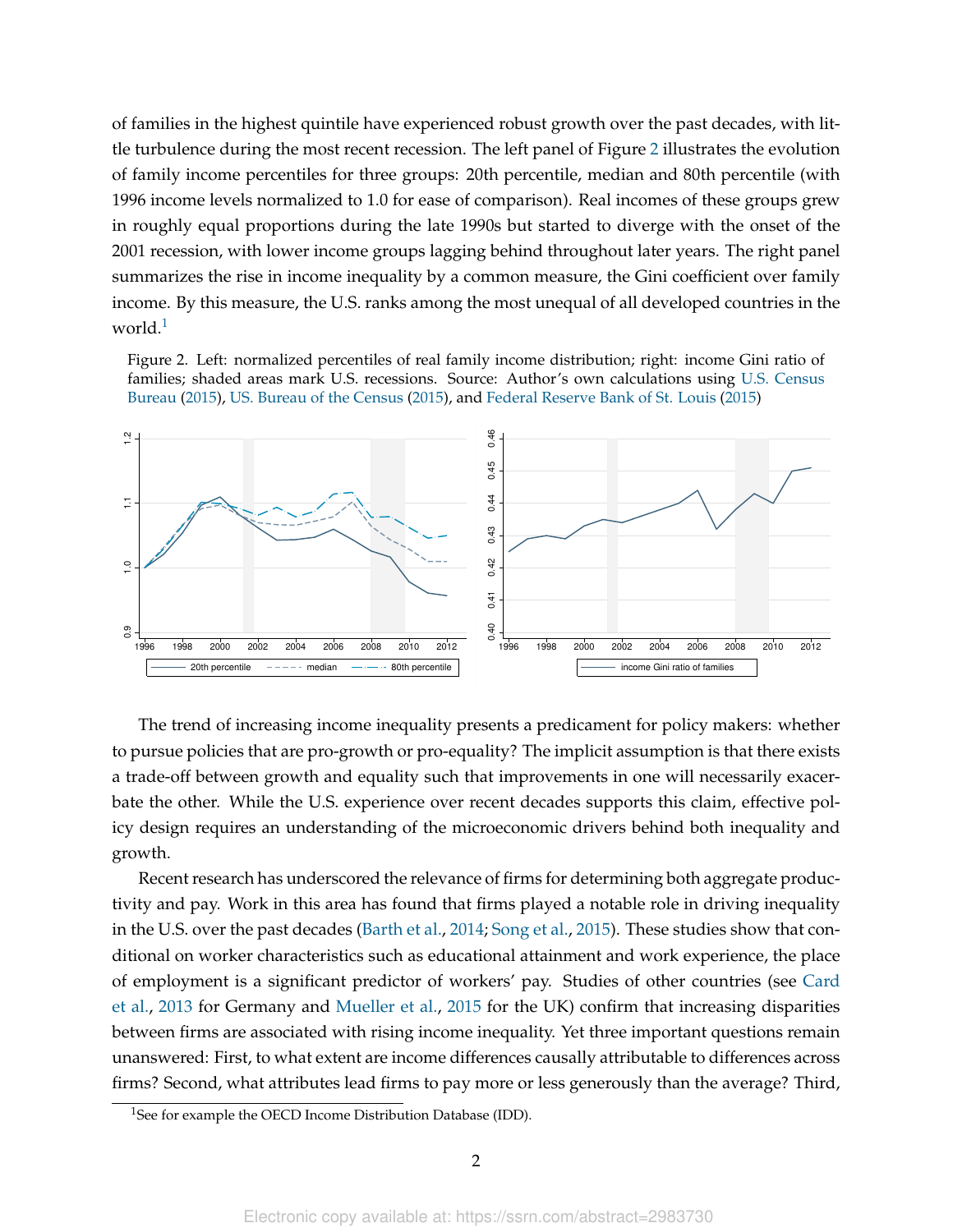what feasible policies could lead to a reversal of the inequality trajectory followed by the U.S. while also promoting productivity growth?

The goal of this short paper is to address the third question and propose an answer by drawing on the experience of a large upper-middle income country, namely Brazil. By comparing and contrasting the link between firms and inequality in Brazil with what we know about the U.S., some general lessons on the micro-foundations of inequality and growth emerge. While a holistic treatment of the first two questions is beyond the scope of this paper, references to recent research findings shed some light on these related issues.

The rest of the paper is structured as follows: Section 2 summarizes stylized facts about income inequality in the U.S. and then discusses sources behind its rapid increase. Section 3 draws on the Brazilian case to explore parallels and differences with the U.S. experience. Finally, Section 4 concludes by suggesting three ways in which policies targeted at firms can aim to reduce income inequality while also enhancing aggregate productivity.

#### **2 Firms as drivers of rising income inequality in the U.S.**

Using administrative tax records, Kopczuk et al. (2010) document that income inequality in the U.S. has risen precipitously since the early  $1970s<sup>2</sup>$ . Dissecting the rise in inequality, the authors show that a large part is driven by rising inequality in the top half of the distribution. Research on the sources behind the rapid increase in inequality has explored many possible explanations, including skill-biased technological change (Autor et al., 2008) and the related rise in the college premium (Pew Research Center, 2014), the decline of labor unions (Card, 2001), and a continued decrease in the real minimum wage (Lee, 1999). Yet these works have limited ability to speak to the relative importance of individual- versus employer- versus institution-specific wage components. While imperative for diagnosing the root causes of rising inequality, the distinction between these three levels of wage determination remains an under-researched topic.

Addressing this gap, recent work has stressed the importance of firm-level wage determinants and their divergence over the past decades. Linking a panel of workers to their employers using the U.S. Longitudinal Employer-Household Dynamics (LEHD) data, Barth et al. (2014) find that the increase in income inequality between 1970 and 2010 is largely attributable to changes in the supply side of the labor market.<sup>3</sup> To demonstrate this, the authors proceed in two steps: first, they show that in a Mincer regression framework almost two thirds of the overall increase was due to rising between-employer disparities in pay, and most of the between-employer changes are due to changes in estimated establishment fixed effects after controlling for worker characteristics. Second, they confirm that average real wage growth by income percentile between 1992–2007 closely tracks the shape of the growth in estimated effects attributed to establishments employing

<sup>&</sup>lt;sup>2</sup>Comparable results obtain when using alternative inequality measures, including the Gini coefficient, income percentile ratios, and the variance of log incomes. The income concept used in their analysis is labor income and the income unit is the individual.

<sup>&</sup>lt;sup>3</sup>Their analysis focuses on establishments, not firms, as the unit of analysis.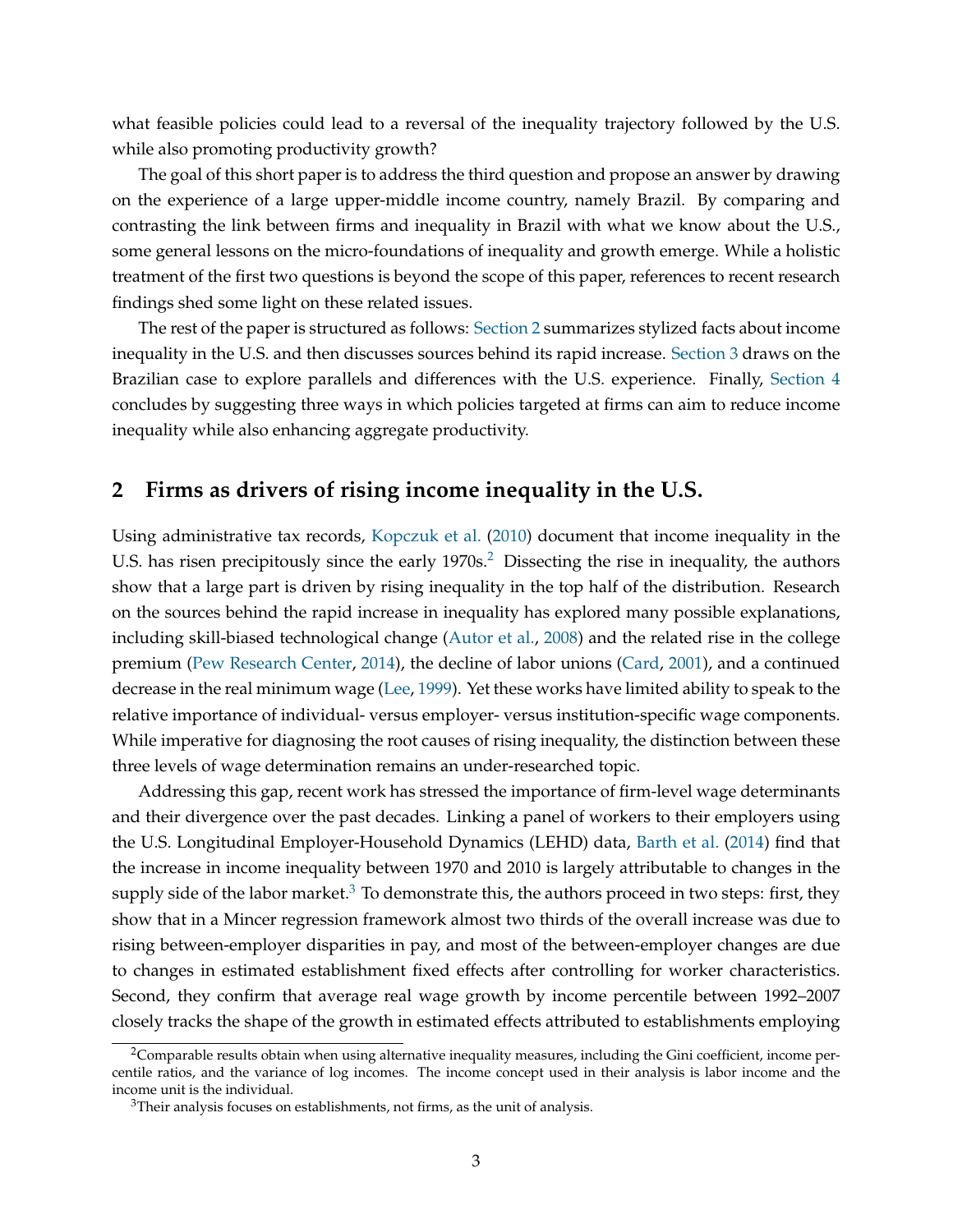workers in the respective percentiles. The latter finding suggests that, absent selection issues, changes in establishment-specific pay components explain almost all of the increase in overall income inequality over this period.

In related research, Song et al. (2015) construct a matched employer-employee dataset using administrative data from the U.S. Social Security Administration in order to quantify how much of the overall income inequality increase is due to between-employer changes. $4$  In accordance with the results from the LEHD data, they find that almost all of the increase in wage dispersion between 1978 and 2012 is accounted for by the evolution of average wages across firms. Interestingly, the individual-specific income growth rates are matched closely by firm-level pay growth for workers up to and including the top income percentile, whereas within-firm inequality appears to account for a small fraction of the overall income inequality increase for this group. This finding suggests that firms have significant explanatory power for both overall inequality trends and also for inequality among the group of top earners. Similar findings obtain across regions, industries, sex, and age, thus corroborating the proposition that firms effected the observed rise in income inequality.

### **3 Firms as drivers of falling income inequality in Brazil**

What general lessons does the U.S. experience teach us about the relation between firms and income inequality? One may hypothesize that something inherent about the evolution of firms over the past decades has led to greater income dispersion among workers at different types of employers. Instances of such firm characteristics may include their choice of production technologies, organizational structure, or remuneration policies. Yet it remains to be examined whether firm-level changes are causally related to changes in inequality. Taking a step in that direction, it would be informative to identify an example in which convergence of employer average pay resulted in decreased overall inequality.

The history of Brazil presents such a case that can be used to shed light on the inherent link between firms and inequality. Over the past two decades, Brazil has experienced rapid growth and falling income inequality, spurred by a sequence of political and economic reforms such as opening to international trade and gradually increasing the minimum wage. The country's concurrent growth in aggregate output with declining inequality is summarized in Figure 3. The left panel plots real GDP in trillions of real Brazilian Reais along with a linear trend from 1996–2008 for comparability to the U.S. growth experience. The right panel shows the evolution of various percentiles of the real income distribution for working age males employed in Brazil's formal sector.<sup>5</sup>

 $^{4}$ In contrast to Barth et al. (2014), these authors conduct their analysis at the firm level.

<sup>&</sup>lt;sup>5</sup>Details of the microdata, sample selection, and robustness to alternative income definitions are described in Alvarez et al. (2015).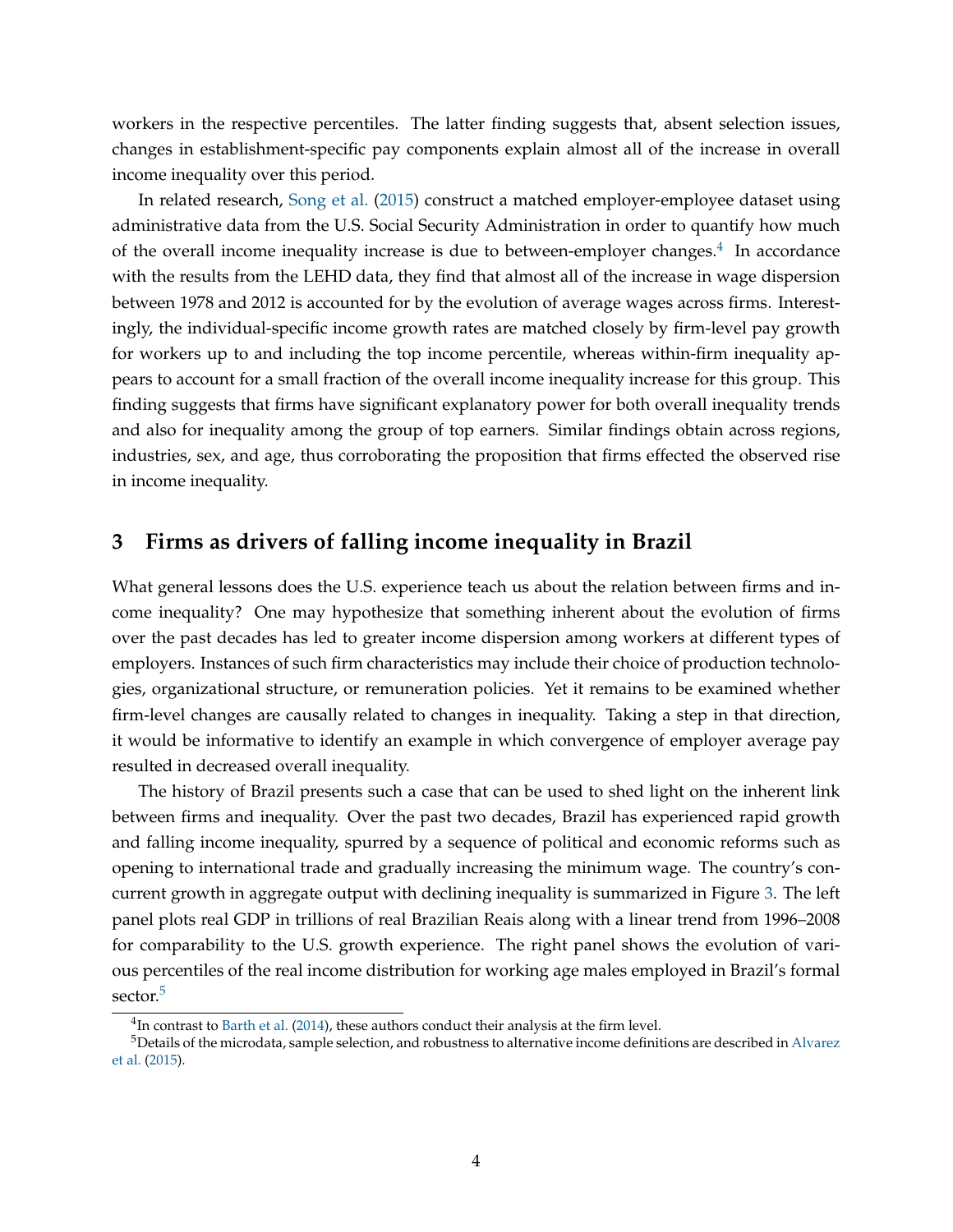Figure 3. Left: real GDP versus pre-recession trend; right: normalized percentiles of individual real labor income distribution; shaded areas mark Brazilian recessions. Source: Author's own calculations using OECD (2015) and RAIS data



Two striking facts emerge: First, Brazil grew faster on average than the U.S. during those years.<sup>6</sup> Second, labor income growth has been particularly pronounced at the bottom of the distribution, with the 20th percentile of the income distribution growing by 140% between 1996–2012, while growth at the 80th percentile was significant but distinctly lower at approximately 75%. These differential growth rates imply a rapid decline in dispersion of the income distribution throughout this period. These trends are noteworthy also because the Brazilian experience of growth and falling inequality over the past two decades is representative of the Latin American region more broadly.

Motivated by the Brazilian experience, which stands in contrast to that of the U.S., Alvarez et al. (2015) investigate the sources of the decline in inequality. Using employment records from the Relação Anual de Informações Sociais (RAIS), an administrative matched employer-employee dataset covering the universe of formal workers in Brazil, the authors conclude that firms were an important determinant of the country's inequality evolution from the late 1980s onwards, and particularly during the period of declining inequality from 1996–2012. To the extent that firms can be attributed the inequality decline in Brazil, this further strengthens the view that firms can drive inequality movements in either direction.

Figure 4 summarizes the correlation between worker income growth and firm average income growth across the income spectrum, following the method used by Barth et al. (2014) and Song et al. (2015). The graph is based on data on working age male employees in Brazil's formal sector<sup>7</sup>

<sup>&</sup>lt;sup>6</sup>From the right panel of 1 it can be inferred that the U.S. grew by approximately  $(15.2/10.5)^{1/16} - 1 = 2.3\%$  per year between 1996 and 2012. In comparison, 3 shows that Brazil grew by approximately  $(2.2/1.3)^{1/16} - 1 = 3.3\%$  over the same period.

<sup>7</sup>Qualitatively similar trends are observed for different age classes as well as for female workers. The data do not comprise workers in Brazil's informal economy but similar inequality trends are observed in Brazilian household survey data such as the Pesquisa Mensal de Emprego (PME) or the Pesquisa Nacional por Amostra de Domicílios (PNAD), which are representative of Brazil's entire economy. Unfortunately, these survey data contain no detailed information on workers' place of employment.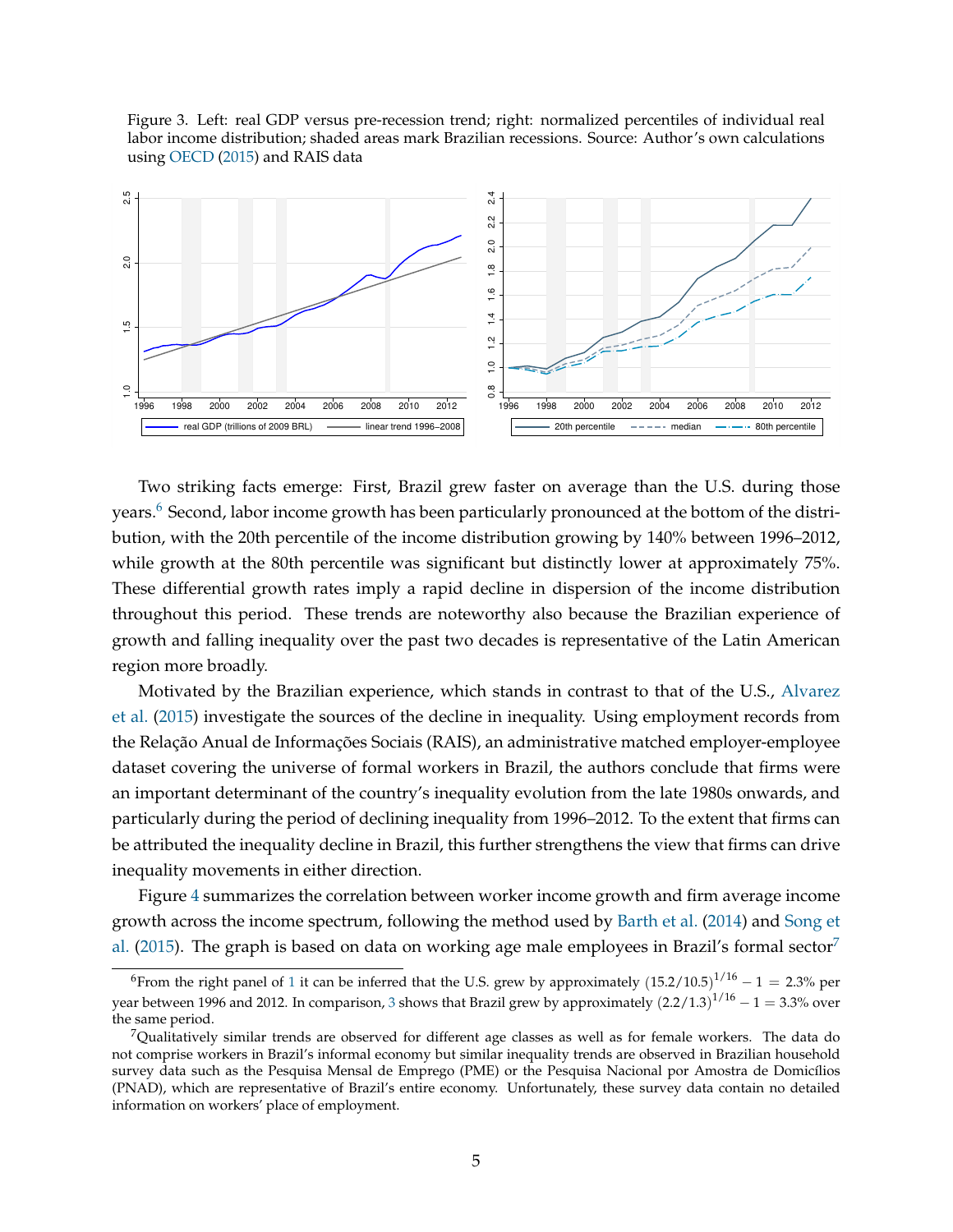and is constructed as follows:

First, to focus on relative movements in the income distribution we normalize the earnings distribution in both 1996 and 2012 by the median earnings in that year. We then rank all formal sector workers by their normalized labor income in 1996 and compute average income values for each percentile group. We repeat this procedure for 2012 and compute the growth rate of average incomes for each percentile group. The resulting relative growth rates by income percentile are plotted as a solid blue line with circles. It is worth noting that this line is downward sloping almost throughout the entire income distribution. This downwards slope indicates that lower income groups grew faster than higher income groups, which implies that there was compression throughout the income distribution.

Second, we go back to the percentile group classification of workers in 1996 and compute for every individual the average income that their current employer is paying all of its employees in that year. We then take the average by income percentile over these employer average incomes. Repeating the exercise for 2012, we can again compute growth rates of firm average incomes by percentile groups of the income distribution and plot the results as a dashed red line with squares.

Figure 4. Individual and firm average log normalized real income ratio by income percentile, 1996–2012. Source: Alvarez et al. (2015)



The most striking insight from Figure 4 is that worker income growth rates and their employer average income growth rates align closely throughout the income distribution. For example, average income of the 20th percentile of the income distribution grew by approximately 30% faster than the median growth rate, while average firm income of workers in that percentile grew by the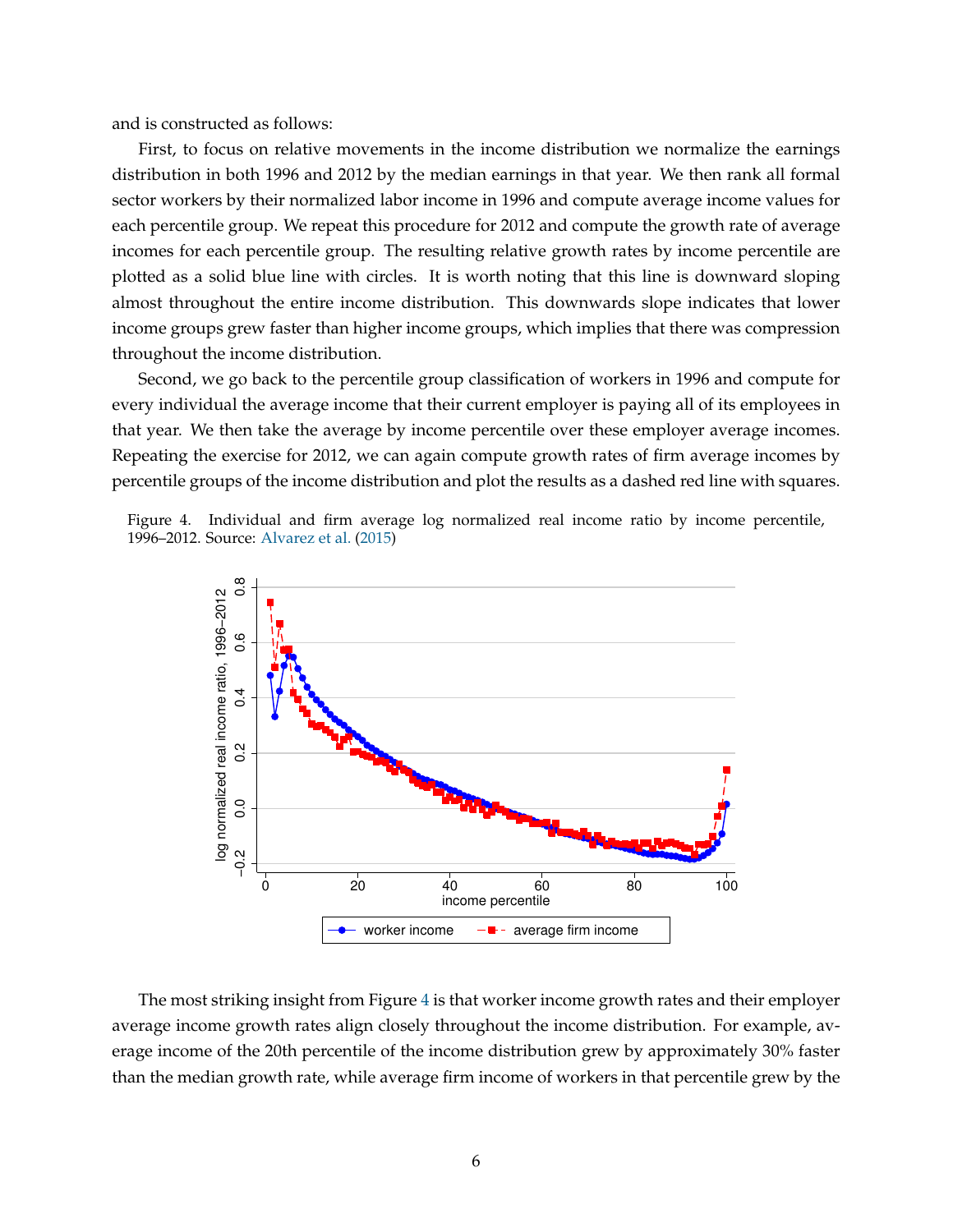almost exactly the same amount. $8$  This is consistent with the view that changes between firms can account for a large share of the overall inequality decline in Brazil during this period.

To put these results into perspective, it is helpful to compare the evolution of growth and inequality in the U.S. with Brazil. Contrary to widely held views, the Brazilian experience suggests that there need not be a trade-off between growth and inequality. Further research on the microeconomic mechanisms behind observed changes in the U.S. and in Brazil is warranted in order to understand the determinants of firm-driven growth and inequality in both countries.

# **4 Implications for policies promoting growth and equality**

Recent research findings emphasize the role of firms as determinants of aggregate productivity in the economy (Buera et al., 2015). The fact that changes in firm-level pay are an important driver of changes in inequality—growing in the U.S. and declining in Brazil—suggests that firms also have important distributional functions. An immediate question is: how can the link between firms, productivity, and the distribution of economic rents guide the design of policies to promote both growth and equality?

In order to deduce policy recommendations from the previous section's findings, it is crucial to determine to what extent income differences are causally attributable to differences across firms. To this end, it is worth noting that the explanatory power of firms remains high when controlling for differences in the composition of workers across firms along observable characteristics including education, work experience, race, and gender, as shown to be the case in the U.S. by Barth et al. (2014). Further controlling for workers sorting across firms along unobservable but time-invariant attributes, as Card et al., 2013 do for Germany and Alvarez et al. (2015) do for Brazil, suggests that firms are an important driver of inequality dynamics.

What firm attributes can policy feasibly influence in order to spur both growth and equality? To answer this question, our previous analysis suggests that firms should be viewed as dual drivers of both aggregate output and the distribution of economic rents. Three aspects of firmlevel wage setting are central to both these ends:

First, firm characteristics such as productivity (Faggio et al., 2010) and export status (Schank et al., 2007) have been shown to be closely related to both total factor productivity and also to firm pay differences. Policies that help firms to adopt more productive technologies and access larger product markets are promising candidates to increase firm profits and at the same time boost workers' pay.

Second, conditional on firm characteristics, the allocation of workers across heterogeneous employers has important aggregate as well as distributional consequences (Davis and Haltiwanger, 2014; Blanchard and Katz, 1992). Policies aimed to reduce obstacles to worker mobility, which include stringent job protection laws and red tape costs from firm size-dependent policies, can help successful businesses grow while at the same time offering better job opportunities to workers.

<sup>&</sup>lt;sup>8</sup>Taking the exponential of the log normalized real income ratio, we get  $\exp(0.26) = 0.30$ .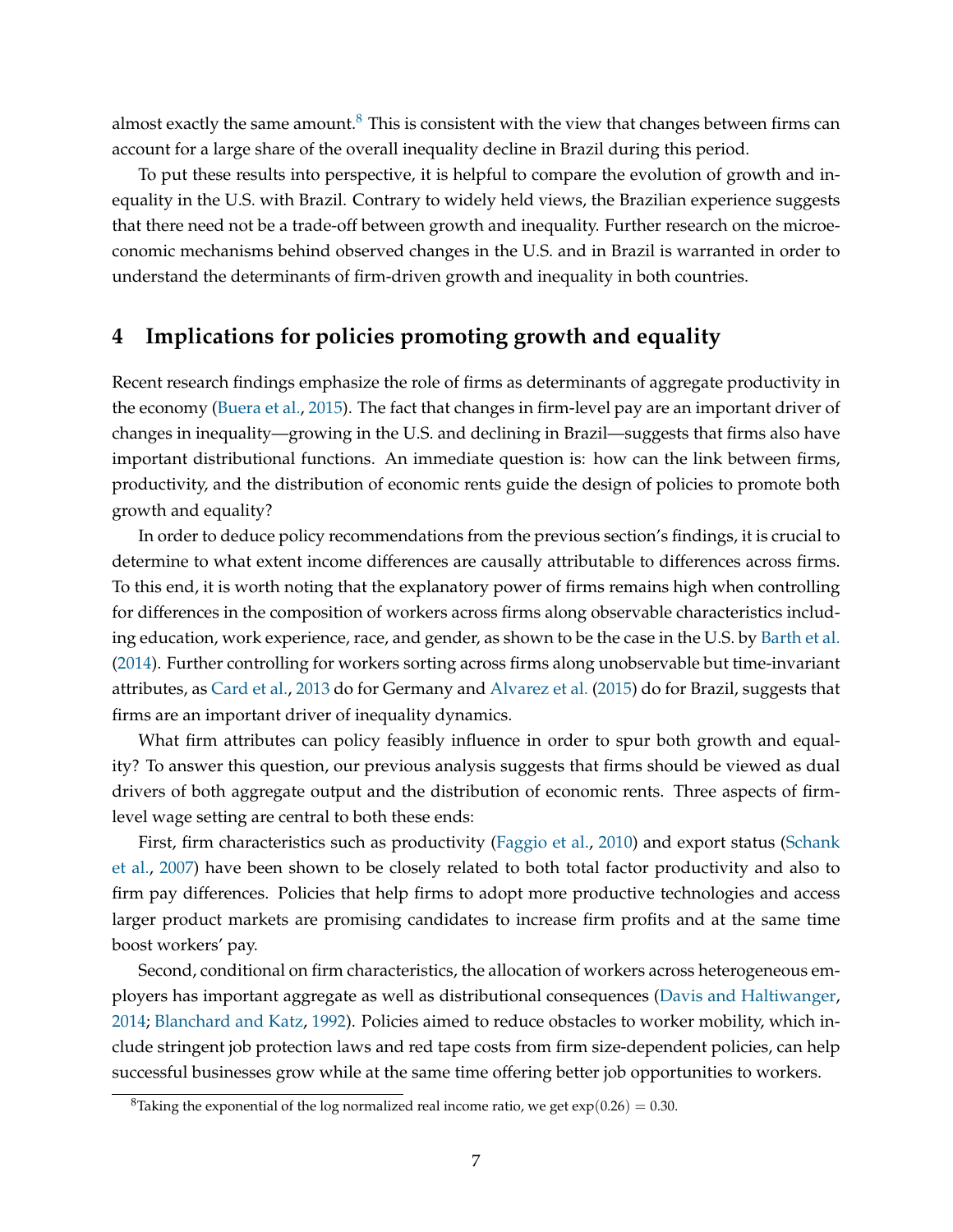Third, wage setting policies determine how economic rents are split between a firm's stakeholders and its workers. In the presence of labor market frictions, which prevent the efficient allocation of workers across employers, firms can appropriate a larger share of the benefits from the employment relationship. In such an environment, institutional wage policies such as a minimum wage can act as a transfer of rents from firms to workers while also increasing overall productive efficiency (Card and Krueger, 1994).

Contrary to conventional wisdom, this short article argued that firms have the potential to spur both growth and equality. Carefully designed and implemented policies of the three classes discussed above have the potential to enhance aggregate productivity while also inducing a more equal distribution of economic rents.

#### **References**

- **Alvarez, Jorge, Niklas Engbom, and Christian Moser**, "Firms and the Decline in Earnings Inequality in Brazil," 2015.
- **Autor, David H., Lawrence F. Katz, and Melissa S. Kearney**, "Trends in U.S. Wage Inequality: Revising the Revisionists," *Review of Economics and Statistics*, may 2008, *90* (2), 300–323.
- **Barth, Erling, James C. Davis, and Alex Bryson**, "It's Where You Work: Increases in Earnings Dispersion across Establishments and Individuals in the U.S.," *NBER Working Paper 20447*, 2014.
- **Blanchard, Olivier Jean and Lawrence F. Katz**, "Regional Evolutions," *Brookings Papers on Economic Activity*, 1992, *23* (1), 1–76.
- **Buera, Francisco J., Joseph P. Kaboski, and Yongseok Shin**, "Entrepreneurship and Financial Frictions: A Macro-Development Perspective," *NBER Working Papers*, 2015.
- **Card, David**, "The Effect of Unions on Wage Inequality in the U.S. Labor Market," *ILR Review*, 2001, *54* (2), 296–315.
- **and Alan B. Krueger**, "Minimum Wages and Employment: A Case Study of the Fast-Food Industry in New Jersey and Pennsylvania," *American Economic Review*, 1994, *84* (4), 772–93.
- **, Joerg Heining, and Patrick Kline**, "Workplace heterogeneity and the rise of West German wage inequality," *Quarterly Journal of Economics*, 2013, *128* (August), 967–1015.
- **Davis, Steven J. and John Haltiwanger**, "Labor Market Fluidity and Economic Performance," sep 2014.
- **Faggio, Giulia, Kjell G. Salvanes, and John Van Reenen**, "The evolution of inequality in productivity and wages: panel data evidence," *Industrial and Corporate Change*, 2010, *19* (6), 1919–1951.
- **Federal Reserve Bank of St. Louis**, "US. Bureau of the Census, Income Gini Ratio of Families by Race of Householder, All Races [GINIALLRF], retrieved from FRED," 2015.
- **Kopczuk, Wojciech, Emmanuel Saez, and Jae Song**, "Earnings Inequality and Mobility in the United States: Evidence from Social Security Data since 1937," *Quarterly Journal of Economics*, 2010, *125* (1), 91–128.